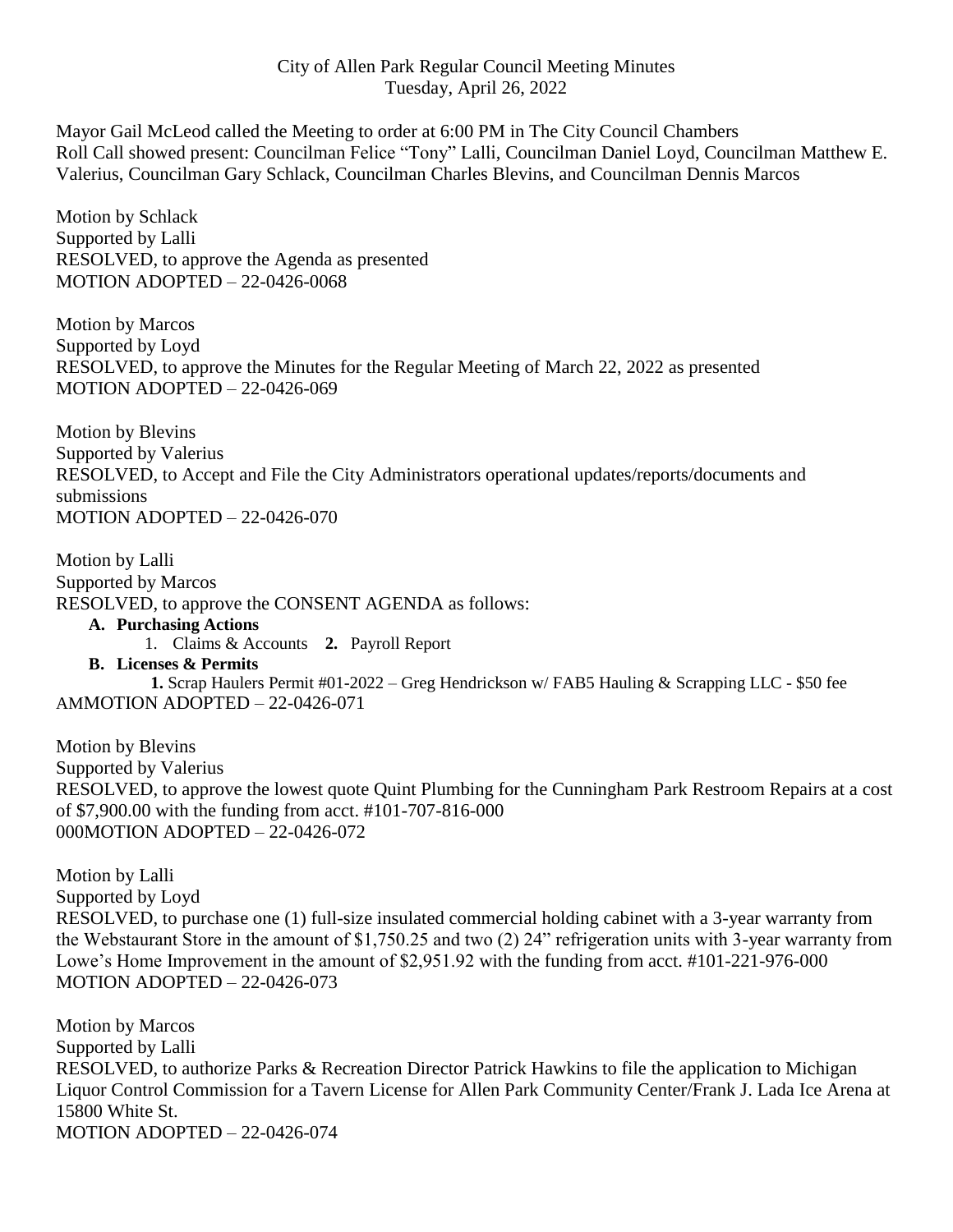Motion by Schlack Supported by Valerius RESOLVED, to approve the Fire Department to purchase the SuperVac Milwaukee 20" PPV Fan with 2 Batteries, 2 Chargers and a Shore Power adapter from Apollo Fire Equipment in the amount of \$5,574.95 with the funding from acct. #401-000-985-002 MOTION ADOPTED – 22-0426-075

## Motion by Lalli

Supported by Schlack

WHEREAS, Chapter 7 of the Wayne County Storm Water Management Ordinance ("Wayne County Ordinance"), requires storm water management systems to be maintained in perpetuity to ensure that the systems function properly as designed;

WHEREAS, Rule 801 of the Wayne County Storm Water Management Administrative Rules ("Administrative Rules") requires applicants for storm water construction approval to submit long term maintenance plans as part of an application for storm water construction approval;

WHEREAS, **The City of Allen Park** has applied to the Wayne County Department of Public Services for approval to construct a storm water management system with respect to a project located at **Outer Drive/Ecorse Creek (btw Railroad Tracks)** ("Project") in Allen Park, Michigan;

WHEREAS, **The City of Allen Park** application for approval to construct a storm water management system has been assigned Plan Review Number **R-19-718**;

WHEREAS, **The City of Allen Park** submitted the Plan to the County and City of Allen Park for longterm maintenance of the storm water management system at the Project pursuant to Rule 801, which Plan has been tentatively approved by the County pending issuance of this resolution and has been accepted by the City of Allen Park; and

WHEREAS, the City of Allen Park has agreed to assume jurisdiction and accept responsibility for longterm maintenance of storm water management system(s) at the Project in perpetuity;

NOW, THEREFORE, BE IT RESOLVED, that upon execution of the Agreement for Maintenance of Storm Water Management System, Reimbursement of Expenses Incurred by the City and Indemnification with Owner, the City of Allen Park assumes jurisdiction over and accepts responsibility for long term maintenance of storm water management system(s) at the Project pursuant to the Wayne County Ordinance, the Administrative Rules, the Plan, and the storm water construction approval issued by Wayne County;

BE IT FURTHER RESOLVED, that approval be and is hereby granted, authorizing the DPW Director Tom Murray to execute, on behalf of the City of Allen Park, the **Permit #M-52174** and other documents for longterm maintenance of the storm water management system issued by Wayne County for the Project. MOTION ADOPTED – 22-0426-076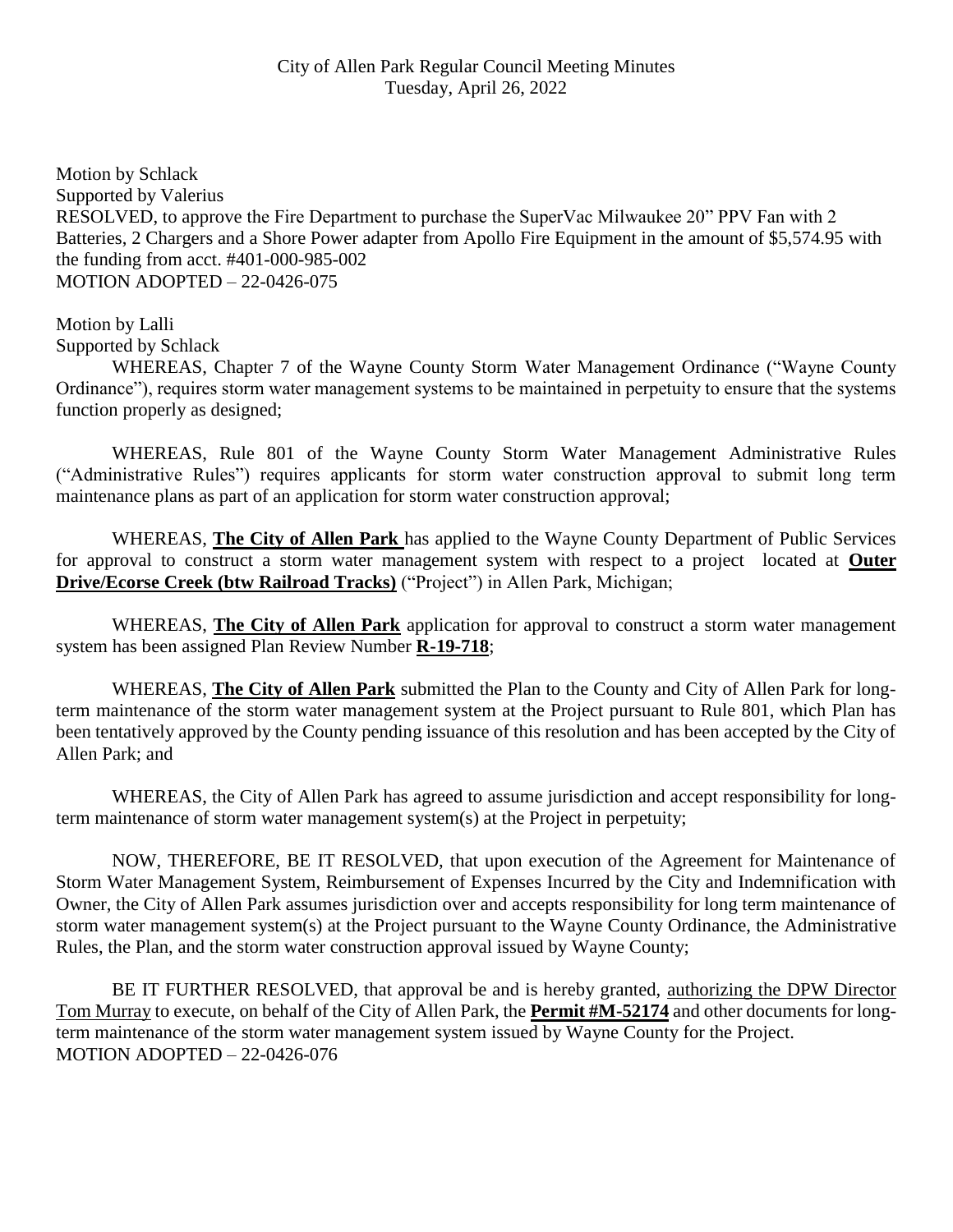Motion by Valerius Supported by Marcos

WHEREAS, Chapter 7 of the Wayne County Storm Water Management Ordinance ("Wayne County Ordinance"), requires storm water management systems to be maintained in perpetuity to ensure that the systems function properly as designed;

WHEREAS, Rule 801 of the Wayne County Storm Water Management Administrative Rules ("Administrative Rules") requires applicants for storm water construction approval to submit long term maintenance plans as part of an application for storm water construction approval;

WHEREAS, **Voran Properties , LLC ("Owner")** has applied to the Wayne County Department of Public Services for approval to construct a storm water management system with respect to a project located at **5900 Allen Road** ("Project") in Allen Park, Michigan;

WHEREAS, Owner's application for approval to construct a storm water management system has been assigned Plan Review Number R-17-219;

WHEREAS, Owner submitted the Plan to the County and City of Allen Park for long-term maintenance of the storm water management system at the Project pursuant to Rule 801, which Plan has been tentatively approved by the County pending issuance of this resolution and has been accepted by the City of Allen Park; and

WHEREAS, the City of Allen Park has agreed to assume jurisdiction and accept responsibility for longterm maintenance of storm water management system(s) at the Project in perpetuity;

NOW, THEREFORE, BE IT RESOLVED, that upon execution of the Agreement for Maintenance of Storm Water Management System, Reimbursement of Expenses Incurred by the City and Indemnification with Owner, the City of Allen Park assumes jurisdiction over and accepts responsibility for long term maintenance of storm water management system(s) at the Project pursuant to the Wayne County Ordinance, the Administrative Rules, the Plan, and the storm water construction approval issued by Wayne County;

BE IT FURTHER RESOLVED, that approval be and is hereby granted, authorizing the DPW Director Tom Murray to execute, on behalf of the City of Allen Park, the **Permit #M-51815** and other documents for longterm maintenance of the storm water management system issued by Wayne County for the Project. MOTION ADOPTED – 22-0426-077

Motion by Lalli Supported by Loyd RESOLVED, to approve the agreement between the City of Allen Park and Pictometry International for Pictometry Connect –  $CA - 50$  at a total cost of \$1,650.00, with the funding from acct. #101-225-816-000 MOTION ADOPTED – 22-0426-078

Motion by Loyd Supported by Lalli

WHEREAS, the City intends to issue and sell general obligation capital improvement bonds pursuant to Act 34, Public Acts of Michigan, 2001, as amended, in an amount not to exceed Three Million Five Hundred Thousand Dollars (\$3,500,000) (the "Bonds") for the purpose of paying all or part of the cost of capital improvement items in the City, including but not limited to constructing, improving, furnishing, and equipping improvements, replacements and extensions to water mains, lead service lines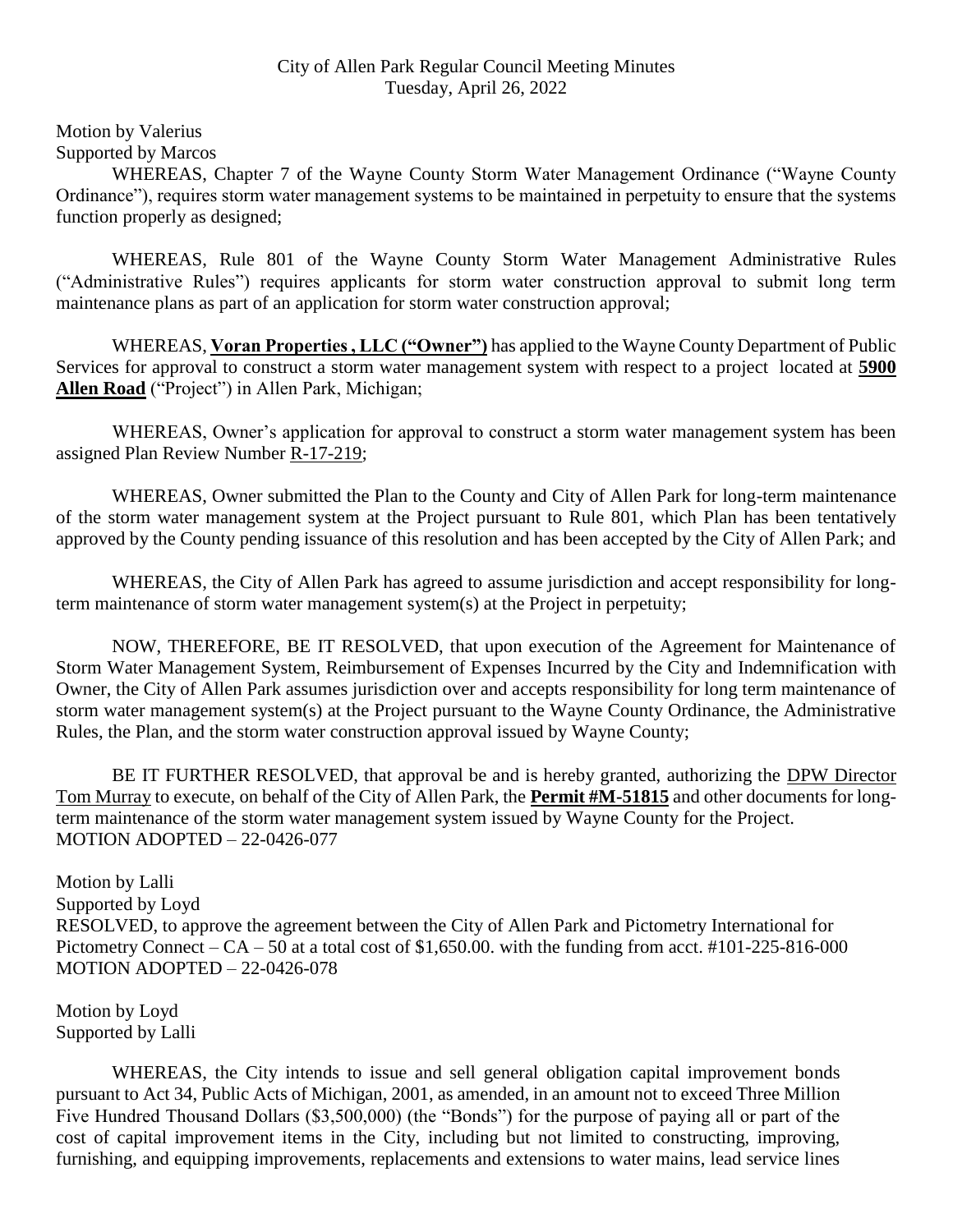and other portions of the City's water supply system and related infrastructure and site improvements, and abandoning and grouting an old water main, together with all appurtenances and attachments thereto (the "Project"); and

WHEREAS, a notice of intent to issue bonds must be published before the issuance of the aforesaid bonds in order to comply with the requirements of Section 517 of Act 34, Public Acts of Michigan, 2001, as amended; and

WHEREAS, in order to be reimbursed from proceeds of the Bonds, the City must state its intention to do so in advance.

### NOW, THEREFORE, BE IT RESOLVED THAT:

1. The City Clerk is hereby authorized and directed to publish a notice of intent to issue bonds in the *News Herald,* a newspaper of general circulation in the City.

2. Said notice of intent shall be published as a one-quarter  $(1/4)$  page display advertisement in substantially the following form:

## NOTICE TO ELECTORS OF THE CITY OF ALLEN PARK OF INTENT TO ISSUE BONDS SECURED BY THE TAXING POWER OF THE CITY AND RIGHT OF REFERENDUM THEREON

PLEASE TAKE NOTICE that the City Council of the City of Allen Park, County of Wayne, Michigan, intends to issue and sell general obligation capital improvement bonds pursuant to Act 34, Public Acts of Michigan, 2001, as amended, in an amount not to exceed Three Million Five Hundred Thousand Dollars (\$3,500,000) for the purpose of paying all or part of the cost of capital improvement items in the City, including but not limited to constructing, improving, furnishing, and equipping improvements, replacements and extensions to water mains, lead service lines and other portions of the City's water supply system and related infrastructure and site improvements, and abandoning and grouting an old water main, together with all appurtenances and attachments thereto.

The bonds will be payable in annual installments not to exceed twenty (20) in number and will bear interest at the rate or rates to be determined at public or private sale but in no event to exceed the maximum rate permitted by law on the balance of the bonds from time to time remaining unpaid.

#### SOURCE OF PAYMENT OF BONDS

THE PRINCIPAL AND INTEREST OF THE BONDS shall be payable from user fees and charges derived from the operation of the water supply system and from general funds of the City lawfully available for such purposes, including property taxes levied within applicable constitutional, statutory and charter limitations.

## RIGHT OF REFERENDUM

THE BONDS WILL BE ISSUED WITHOUT A VOTE OF THE ELECTORS UNLESS A PETITION REQUESTING SUCH A VOTE SIGNED BY NOT LESS THAN 10% OF THE REGISTERED ELECTORS OF THE CITY IS FILED WITH THE CITY CLERK WITHIN FORTY-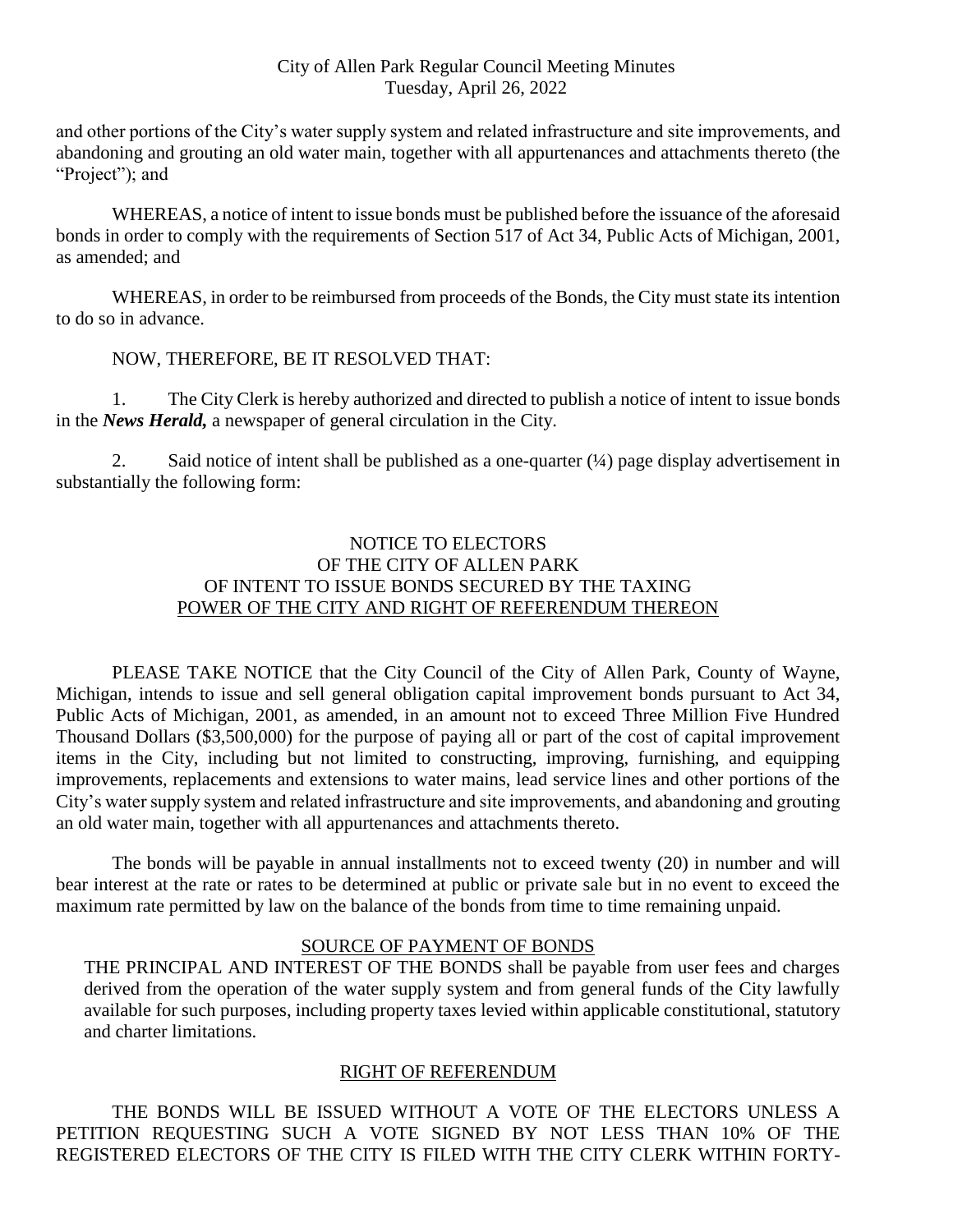## FIVE (45) DAYS AFTER PUBLICATION OF THIS NOTICE. IF SUCH PETITION IS FILED, THE BONDS MAY NOT BE ISSUED WITHOUT AN APPROVING VOTE OF A MAJORITY OF THE QUALIFIED ELECTORS OF THE CITY VOTING THEREON.

THIS NOTICE is given pursuant to the requirements of Section 517, Act 34, Public Acts of Michigan, 2001, as amended.

> Michael Mizzi City Clerk, City of Allen Park